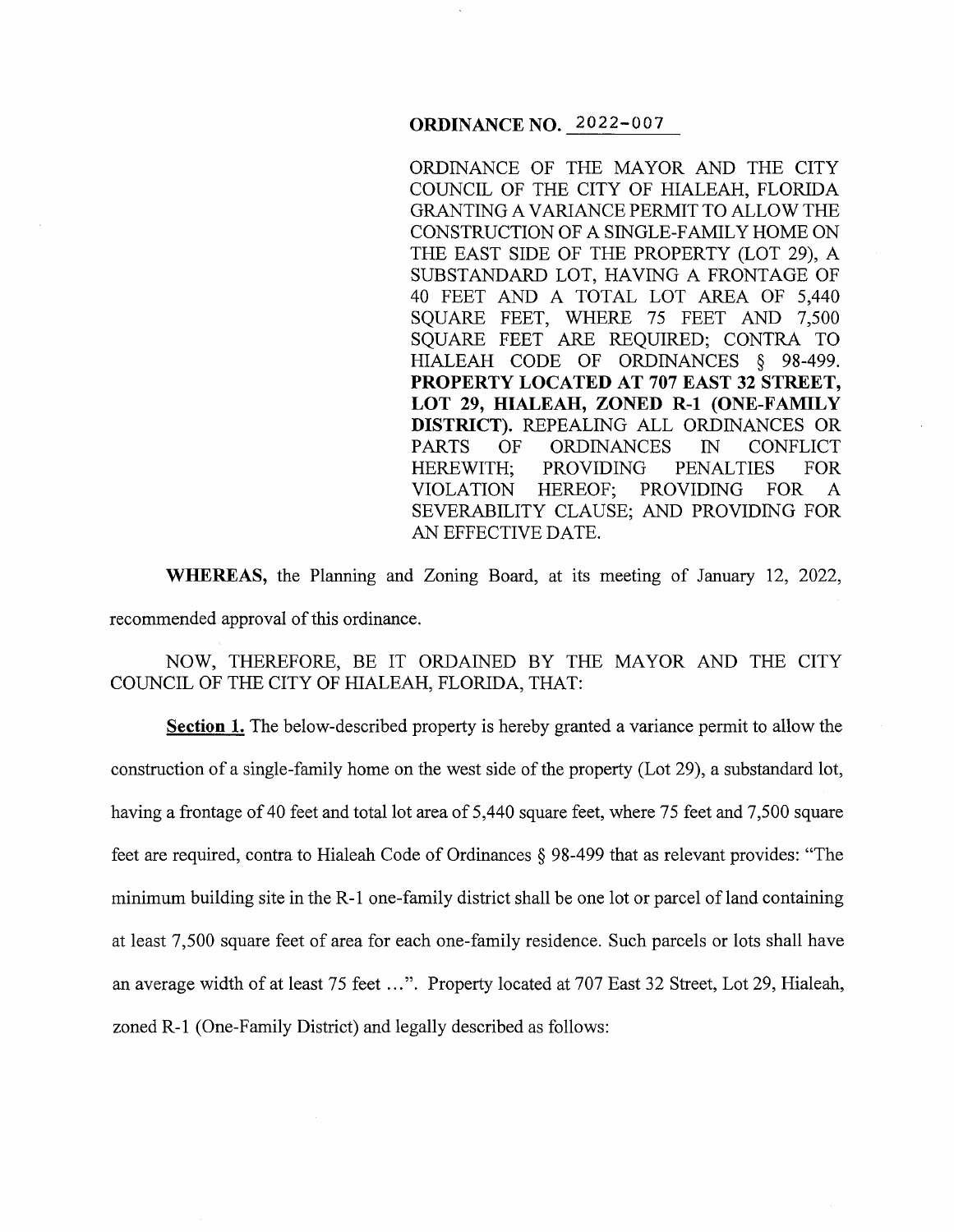# Ordinance No.2022-007 Page 2

Lot 29, Block 64B of AMENDED PLAT OF THE AMENDED PLAT OF THIRTEENTH ADDITION TO HIALEAH, according to the Plat thereof, as recorded in Plat Book 34, at Page 26, of the Public Records of Miami-Dade County, Florida, and the S  $\frac{1}{2}$  of the 12-foot alley lying North and adjacent thereto.

## **Section 2: Repeal of Ordinances in Conflict.**

All ordinances or parts of ordinances in conflict herewith are hereby repealed to the extent of such conflict.

#### **Section 3: Penalties.**

Every person violating any provision of the Code or any ordinance, rule or regulation adopted or issued in pursuance thereof shall be assessed a civil penalty not to exceed \$500.00 within the discretion of the court or administrative tribunal having jurisdiction. Each act of violation and each day upon which any such violation shall occur shall constitute a separate offense. In addition to the penalty prescribed above, the city may pursue other remedies such as abatement of nuisance, injunctive relief, administrative adjudication and revocation of licenses or permits.

#### **Section 4: Severability Clause.**

If any phrase, clause, sentence, paragraph or section of this ordinance shall be declared invalid or unconstitutional by the judgment or decree of a court of competent jurisdiction, such invalidity or unconstitutionality shall not affect any of the remaining phrases, clauses, sentences, paragraphs or sections of this ordinance.

### **Section 5: Effective Date.**

This ordinance shall become effective when passed by the City Council of the City of Hialeah, Florida, upon signature of the Mayor of the City of Hialeah or at the next regularly